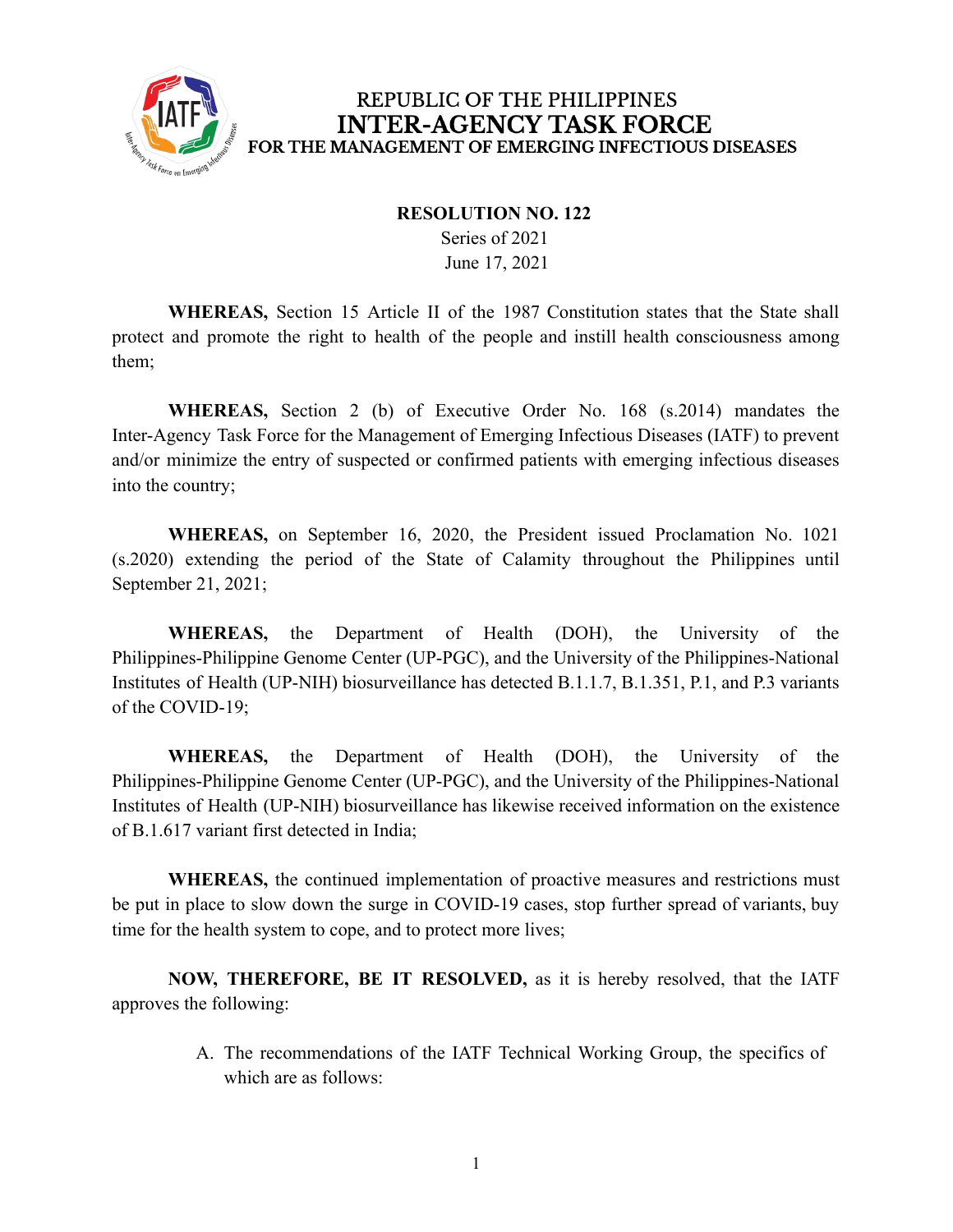

- 1. Upon the authority vested to the IATF through Memorandum from the Executive Secretary dated 20 November 2020, the annual deployment ceiling of new hire healthcare workers (HCWs) for occupations identified by the Department of Labor and Employment as Mission Critical Skills (MCS) shall be increased to six thousand five hundred (6,500). Those HCWs falling under MCS with perfected contracts as of 31 May 2021, shall form part of this adjusted ceiling. Further, HCWs under government-to-government labor agreements shall be exempted from this adjusted ceiling.
- 2. With due consideration to the full roll-out of the process of validation of vaccination certificates, the effectivity date for the implementation of the testing and shortened quarantine protocols for the inbound travel of individuals who were fully vaccinated individuals in the Philippines shall be moved to 22 June 2021.
- B. In compliance with the Memorandum of the Executive Secretary dated 27 May 2021, as affirmed by the Memorandum dated 5 June 2021, both signed by the order of the President, the IATF reiterates the strict enforcement of current testing and quarantine protocols duly approved and issued by the IATF for inbound international travelers in all ports of the country regardless of any specific protocols that may be issued by local government units to the contrary. The National Task Force Against COVID-19 member-agencies specifically the Department of the Interior and Local Government (DILG), the Department of Health (DOH) and the Bureau of Quarantine (BOQ), Department of Tourism (DOT), Department of Transportation (DOTr), Department of Labor and Employment (DOLE) and its Overseas Workers' Welfare Administration (OWWA), Philippine National Police (PNP), and the Armed Forces of the Philippines (AFP), among others, with their respective regional offices, attached agencies, and government-owned and controlled corporations, if any, are directed to ensure strict adherence to this directive.

**RESOLVED FURTHER,** that the Chairperson and the Co-Chairperson shall be duly authorized to sign this Resolution for and on behalf of the Inter-Agency Task Force.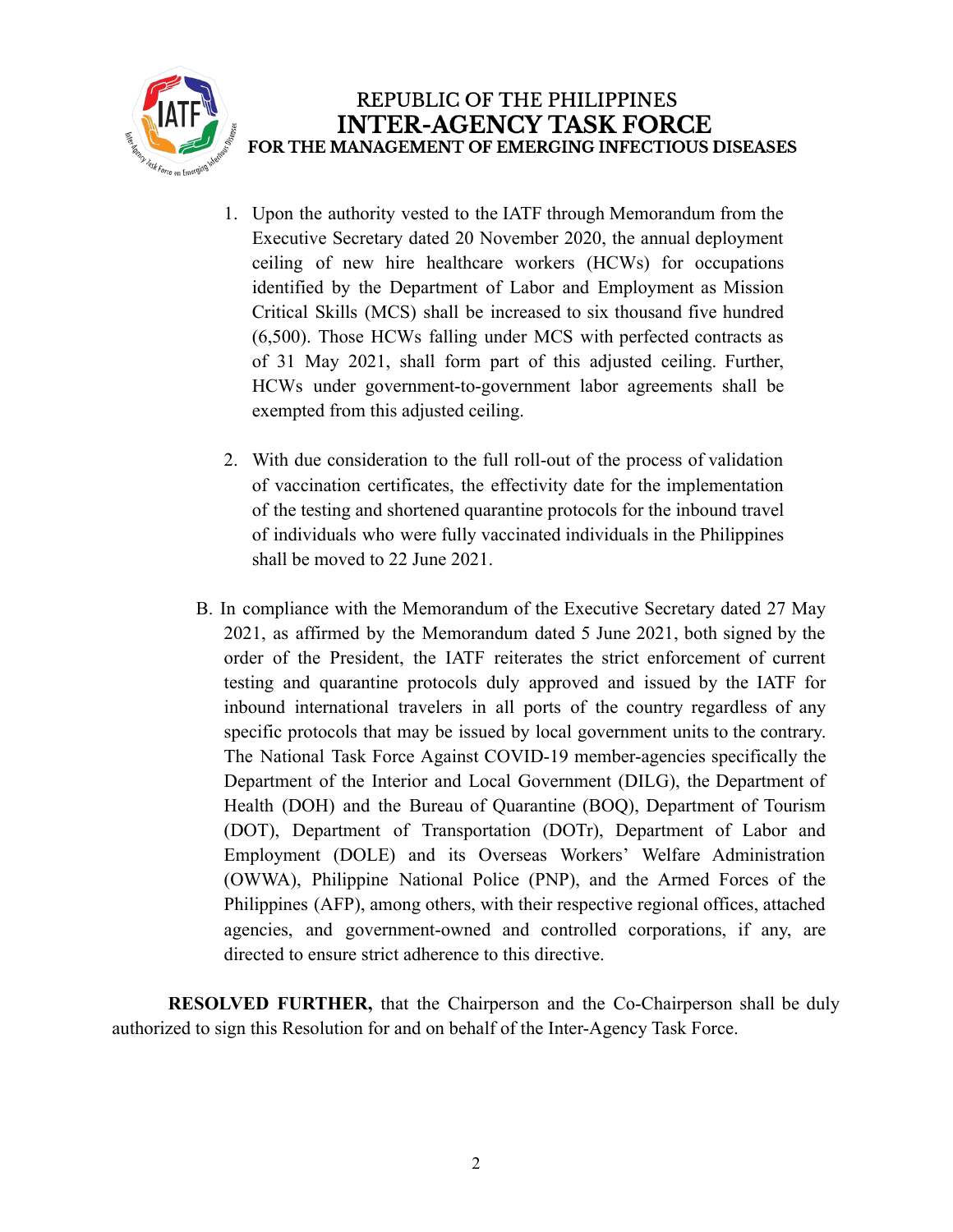

## REPUBLIC OF THE PHILIPPINES **INTER-AGENCY TASK FORCE** FOR THE MANAGEMENT OF EMERGING INFECTIOUS DISEASES

**APPROVED** during the 122nd Inter-Agency Task Force Meeting, as reflected in the minutes of the meeting, held this June 17, 2021, via video conference**.**

**FRANCISCO T. DUQUE III** Secretary, Department of Health IATF Chairperson

**KARLO ALEXEI B. NOGRALES** Secretary, Office of the Cabinet Secretariat IATF Co-Chairperson